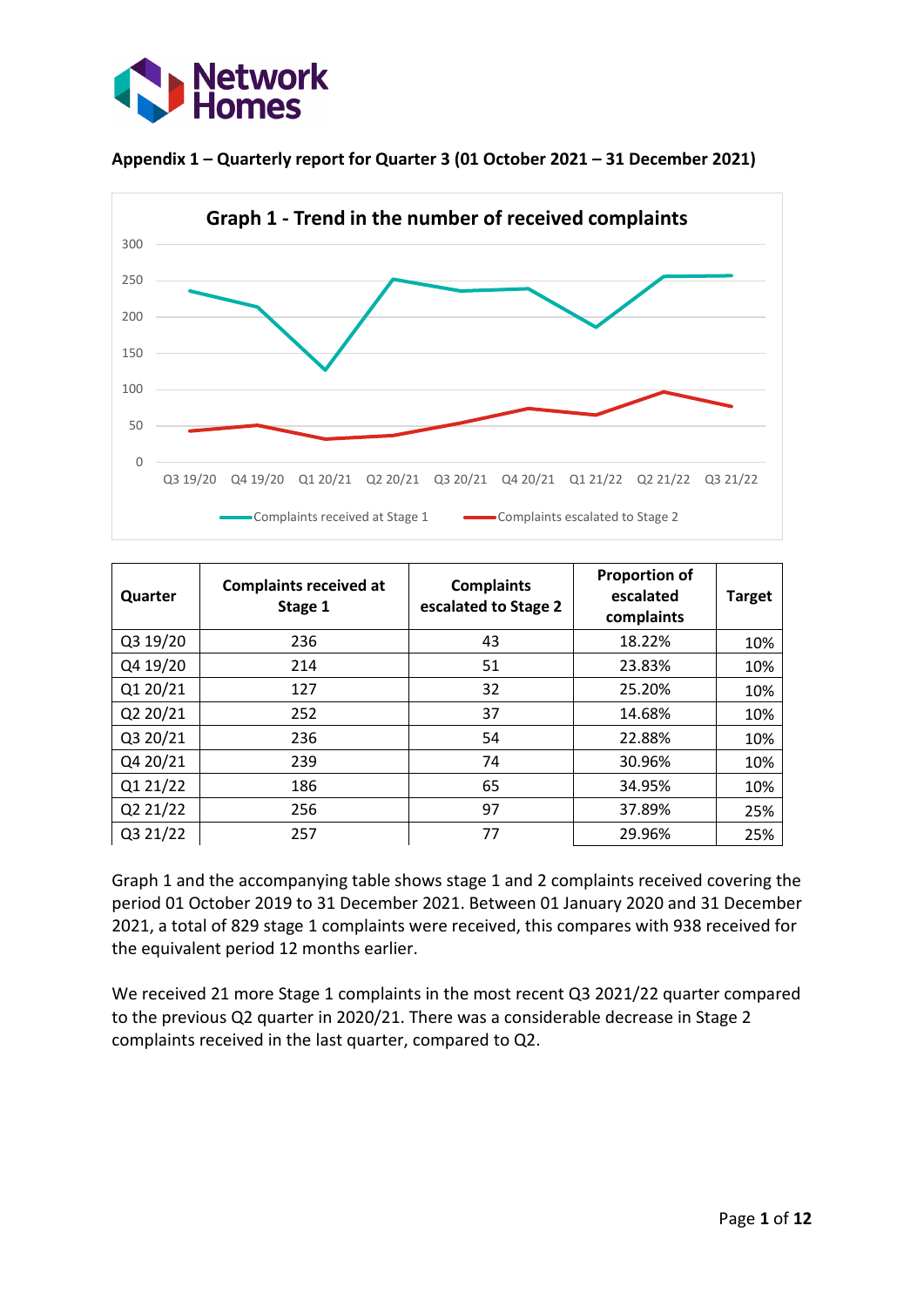



| <b>Total Received Broke</b><br>Down by Dept - Q3 | Stage 1 | Stage 2       | % (Stage<br>1) | % (Stage 2) |
|--------------------------------------------------|---------|---------------|----------------|-------------|
| London                                           | 23      | 8             | 8.95%          | 10.39%      |
| <b>Herts</b>                                     | 4       | 3             | 1.56%          | 3.90%       |
| SW9                                              | 7       | $\mathbf{1}$  | 2.72%          | 1.30%       |
| <b>PRO</b>                                       | 1       | $\mathbf{1}$  | 0.39%          | 1.30%       |
| <b>Asset Management</b>                          | 182     | 53            | 70.82%         | 68.83%      |
| Leasehold                                        | 19      | 4             | 7.39%          | 5.19%       |
| Development                                      | 6       | 4             | 2.33%          | 5.19%       |
| <b>Contact Centre</b>                            | 14      | $\mathcal{P}$ | 5.45%          | 2.60%       |
| <b>Central Complaints</b>                        | 1       | $\mathbf{1}$  | 0.39%          | 1.30%       |
| Total                                            | 257     | <u>77</u>     |                |             |

A departmental breakdown of complaints received in the quarter is set out in graph 2 together with the accompanying table. Because of the nature of the work, they are involved in Asset Management accounts for 70% of the total complaints received at stage 1. This is an increase of 6% on the previous quarter Q2 21/22.

Asset Management complaints are in respect of Responsive Repairs 116, followed by 49 from Planned Works and M+E with the remainder from Estate Services and Voids and Lettings.

In this quarter there were 9,199 repairs raised for our two primary responsive repair contractors Wates and MCP. There were 116 complaints in the quarter for these contractors, meaning that approximately 1.26% of repairs attended by Wates/MCP lead to a complaint being logged.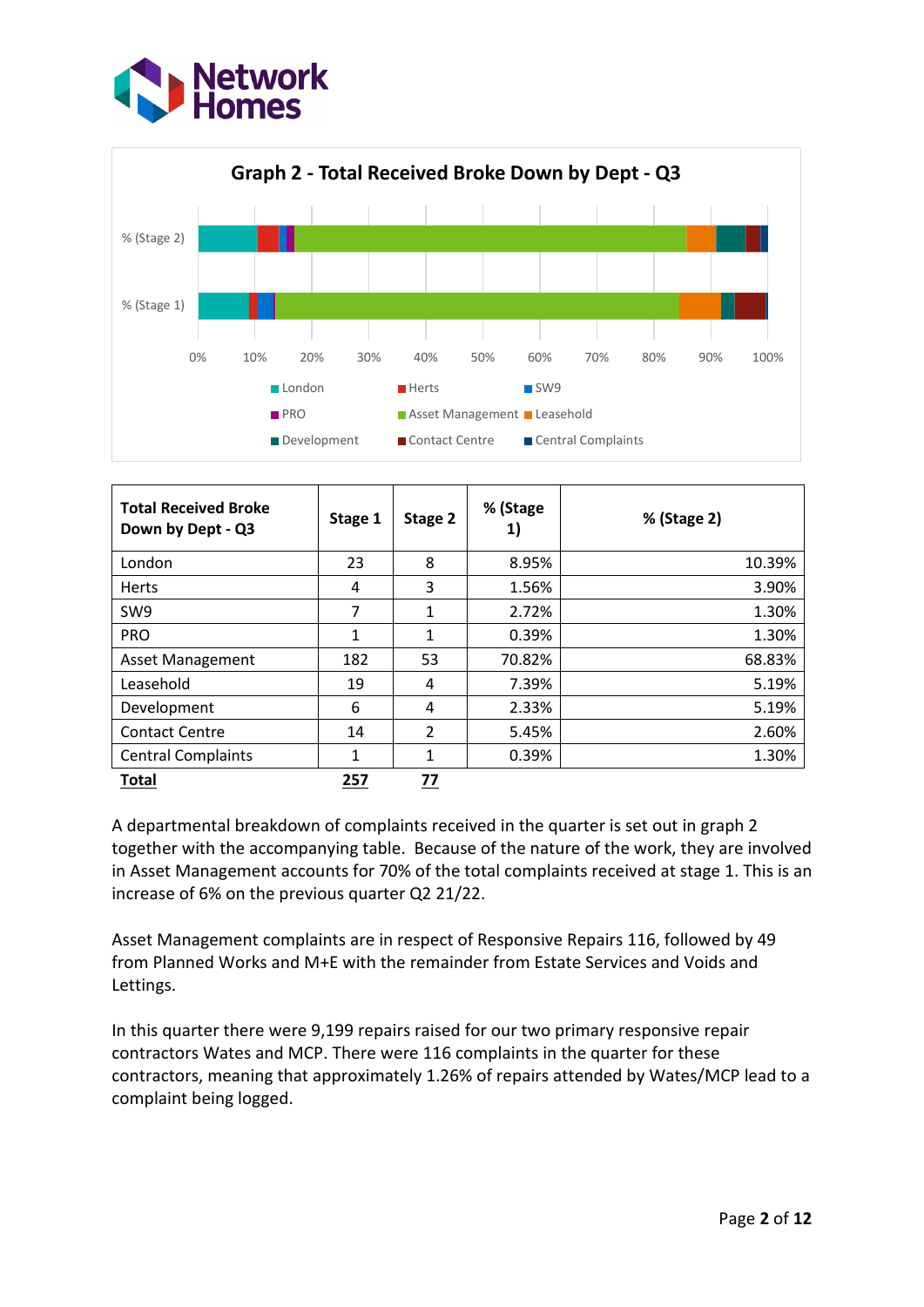

In the London region of the 23 Stage 1 complaints received which is 3 less than the previous quarter, 20 complaints were for Neighbourhood and the rest were for Older Persons, Income and Resident Engagement.



### **Complaints that escalated from Stage 1 to stage 2**

A total of 77 Stage 2 complaints were received in Q3 2021/22, 23 more than Q3 2020/21 (54) and 34 more than the Q3 quarter in 2019/20 (43). There was however, a considerable decreased from 97 in Q2 21/22 to 77 Stage 2 complaints in Q3 21/22.

It is hard to review previous quarters when the amount of stage 1 and 2 complaints fluctuate. But in perspective of how many properties are within our stock and the number of repairs raised in a percentage of how many complaints we receive is relatively low. However, we are aware there is more work that can be done to reduce these numbers further.

The continued roll out of the Ombudsman's Complaint Handling Code and guidance and greater focus on complaint handling, means we have continued to see more Ombudsman involvement and intervention by way of attempted mediation.

There has also been a more prescriptive approach to how complaint escalations have been reviewed the bar for rejecting stage 2 escalations being set very high. It is worth nothing that although we have seen an increase in stage 1 to stage 2 escalations in recent quarters, we are still seeing an increase in satisfaction at stage 2, with proportionately less referrals to the Ombudsman Service and we are resolving more complaints at stage 2 than before.

Given the changing environment, we have considered a more achievable target for stage 1 to stage 2 escalations, which is now set at 25%, from 10%. Though 25% has still been surpassed this quarter it shows that this new figure did represent a more reasonable target to aim for moving forwards, as we were within 5% of reaching it.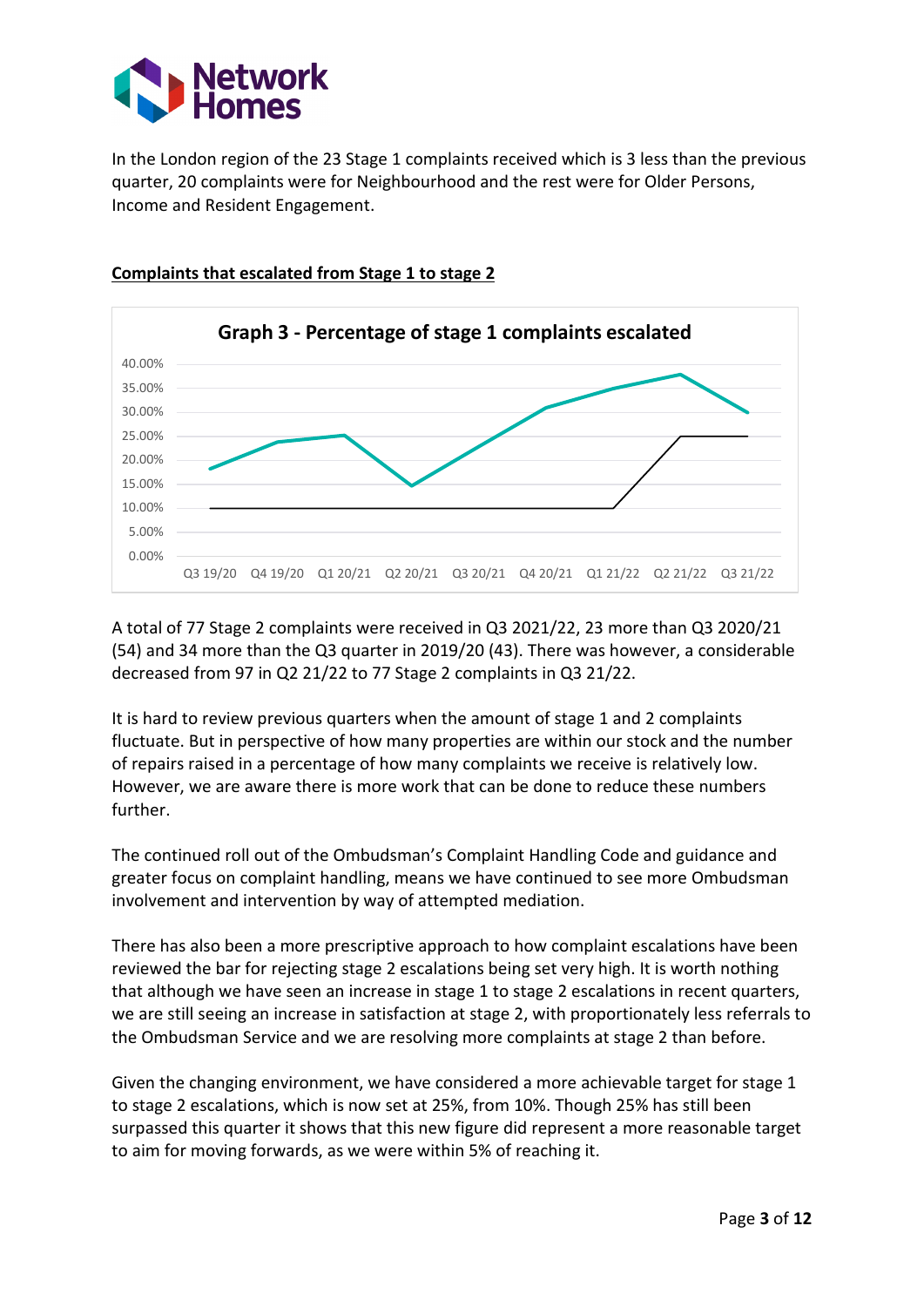

### **Performance - complaints responded to on time**

Performance increased by 2% to 92% for Stage 1, and Stage 2 continued at 100%.

Overall, 94% of combined Stage 1 and Stage 2 complaints were issued on time, meaning the overall target of 95% was not quite achieved.

In the previous report Asset Management's overall performance was 91% which has increased to 94% this quarter. Responsive repairs who deal with complaints about our two primary contractors Wates and MCP, resolved 140 out of 143 stage 1 complaints on time meaning 98% of their responses were issued on time, which was 1% more than last quarter. This is compared to Planned Works, Compliance and M & E who resolved 48 complaints with 44 on time at a percentage of 92%, which is 3% increase on the last quarter.

As you will see in the table below there has been a significant drop in the SW9 Stage 1 responses being issued on time. This has dropped to 33%, from 44% in the last quarter and 80% in Q1. This is largely due to changes in management structure and staff. We are in the process of assisting and supporting our SW9 colleagues to bring this back up to the level expected.

| Quarter  | <b>Complaints performance at Stage 1</b> | <b>Complaints</b><br>performance at<br>Stage 2 | <b>Target</b> |
|----------|------------------------------------------|------------------------------------------------|---------------|
| Q3 19/20 | 91%                                      | 97%                                            | 90.00%        |
| Q4 19/20 | 93%                                      | 98%                                            | 90.00%        |
| Q1 20/21 | 91%                                      | 94%                                            | 90.00%        |
| Q2 20/21 | 87%                                      | 100%                                           | 95.00%        |
| Q3 20/21 | 95%                                      | 98%                                            | 95.00%        |
| Q4 20/21 | 95%                                      | 100%                                           | 95.00%        |
| Q1 21/22 | 94%                                      | 98%                                            | 95.00%        |
| Q2 21/22 | 90%                                      | 100%                                           | 95.00%        |
| Q3 21/22 | 92%                                      | 100%                                           | 95.00%        |

Please note that all Stage 2 complaint responses are all completed by the Central Complaints Team and 100% were responded to on time.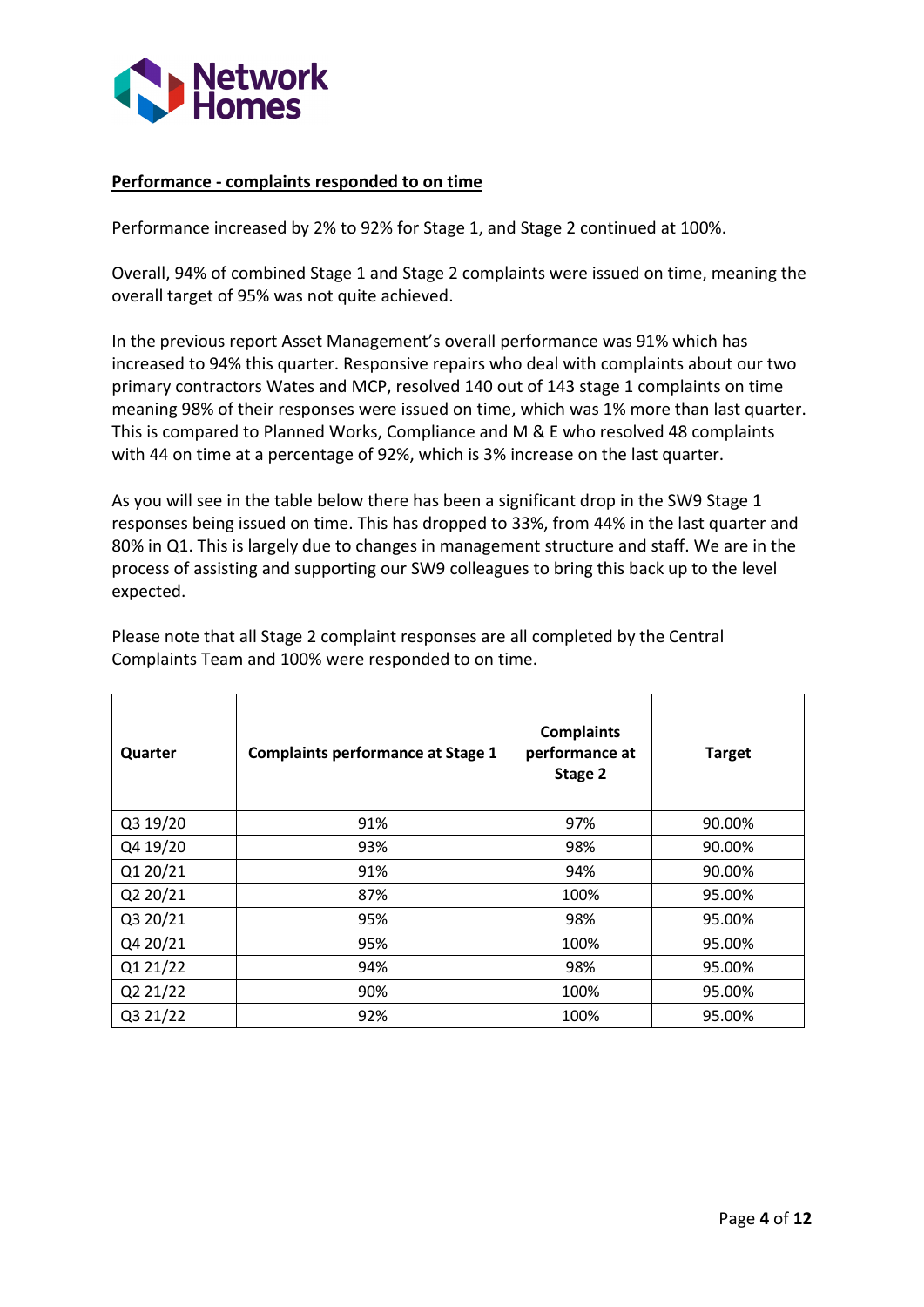



|                                                  | Stage 1                  |                |                                                         | Stage 2        |               |                                                      |
|--------------------------------------------------|--------------------------|----------------|---------------------------------------------------------|----------------|---------------|------------------------------------------------------|
| <b>Total Received Broke</b><br>Down by Dept - Q3 | No. on<br><b>Time</b>    | No.<br>Closed  | Stage 1 - %<br>οf<br>complaints<br>responded<br>on time | No. on<br>Time | No.<br>Closed | Stage 2 - % of<br>complaints<br>responded on<br>time |
| London                                           | 28                       | 29             | 97%                                                     |                |               |                                                      |
| <b>Herts</b>                                     | $\overline{2}$           | 3              | 67%                                                     |                |               |                                                      |
| SW <sub>9</sub>                                  | 3                        | 9              | 33%                                                     |                |               |                                                      |
| <b>PRO</b>                                       | $\overline{\phantom{a}}$ | $\mathcal{P}$  | 100%                                                    |                |               |                                                      |
| <b>Asset Management</b>                          | 201                      | 214            | 94%                                                     |                |               |                                                      |
| Leasehold                                        | 19                       | 20             | 95%                                                     |                |               |                                                      |
| Development                                      | 9                        | 11             | 82%                                                     |                |               |                                                      |
| <b>Contact Centre</b>                            | 11                       | 11             | 100%                                                    |                |               |                                                      |
| <b>Central Complaints</b>                        | $\overline{2}$           | $\overline{2}$ | 100%                                                    | 90             | 90            | 100%                                                 |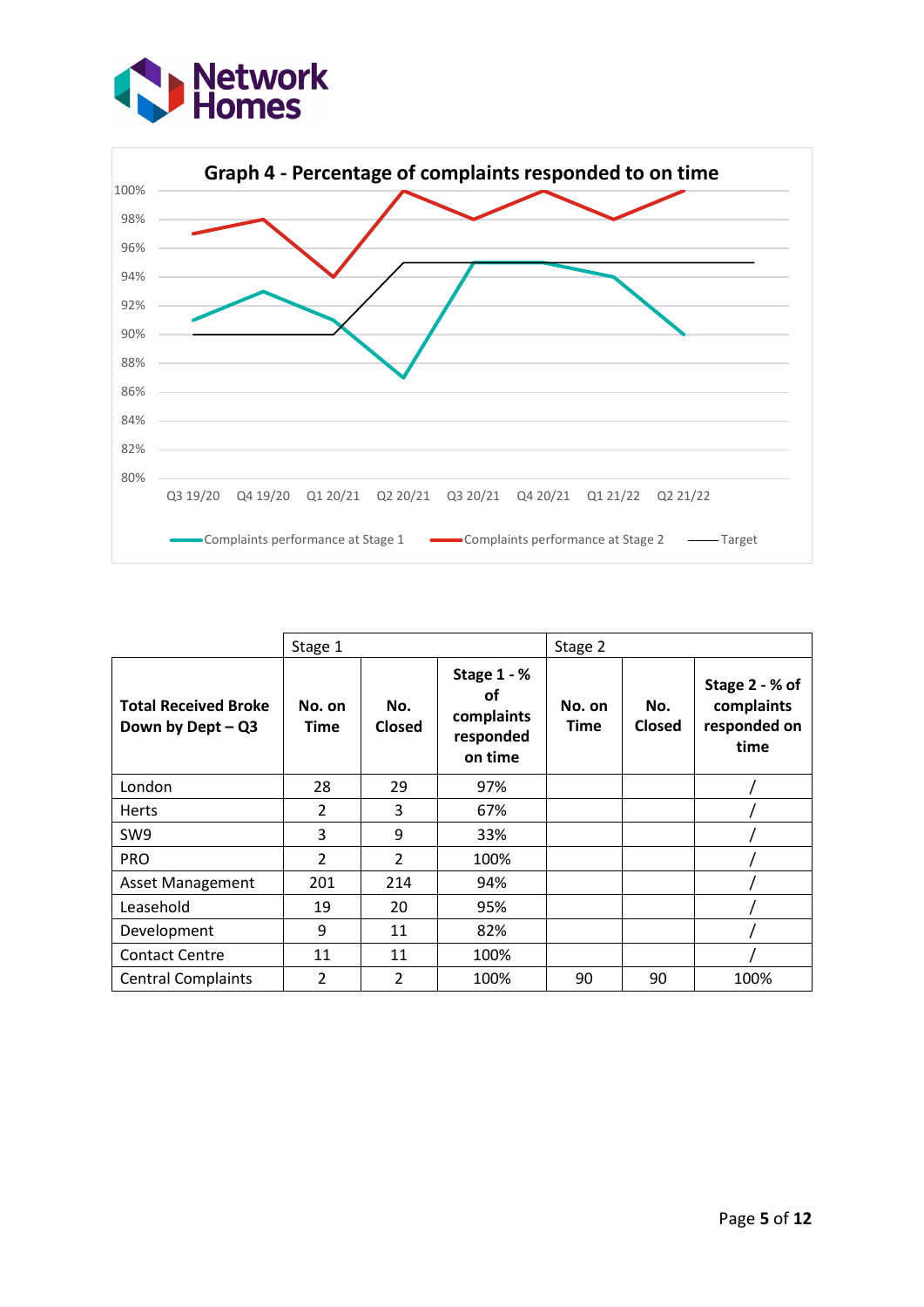



# Please note that all Stage 2 complaint responses are all completed by the Central Complaints Team.

# **Compensation**

Compensation can be awarded where, following an investigation, it is identified that our actions or lack of action had a significantly adverse effect on the resident. Compensation was awarded at Stage 1 in respect of 277 complaints closed at a total cost of £25,054 shown in graph 6 with a comparison to previous quarters. This is an increase of £6000 on the last quarter, but this can be to do with the weather conditions for the period, meaning more roofing repairs and heating and hot water.

Once again delay was the highest payment with £11,205 compensation paid out although it accounted for less than half of the total amount this quarter at 45% which was the same as the last quarter. This is shown in graph 7 along with the rest of the breakdown of categories.

Each month our repairs team track the amount awarded for delays and request this money back from Wates and MCP. In this quarter (01 October 2021 – 31 December 2021) we are claiming back £**TBC** worth of compensation so far. Full breakdown below. This figure accounts for both complaints and non-complaints related compensation recharged to a contractor.

| <b>Wates</b>               | <b>MCP</b>              |
|----------------------------|-------------------------|
| October £2,237             | October £2,359          |
| November £3,909            | November £2,718         |
| December TBC on 27/01/2022 | December TBC 27/01/2022 |
| Total for Q3 - TBC         | Total for Q3 - TBC      |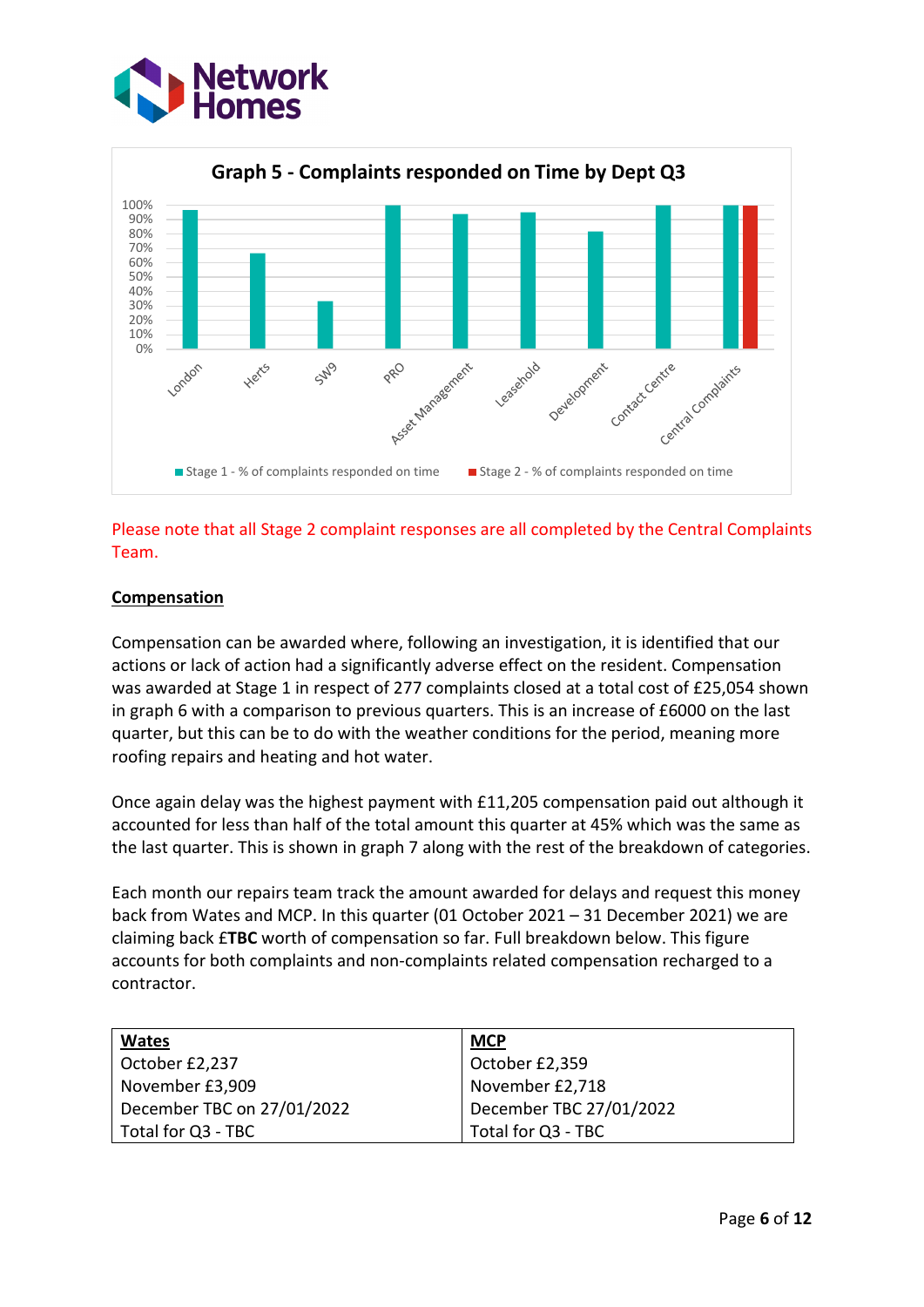



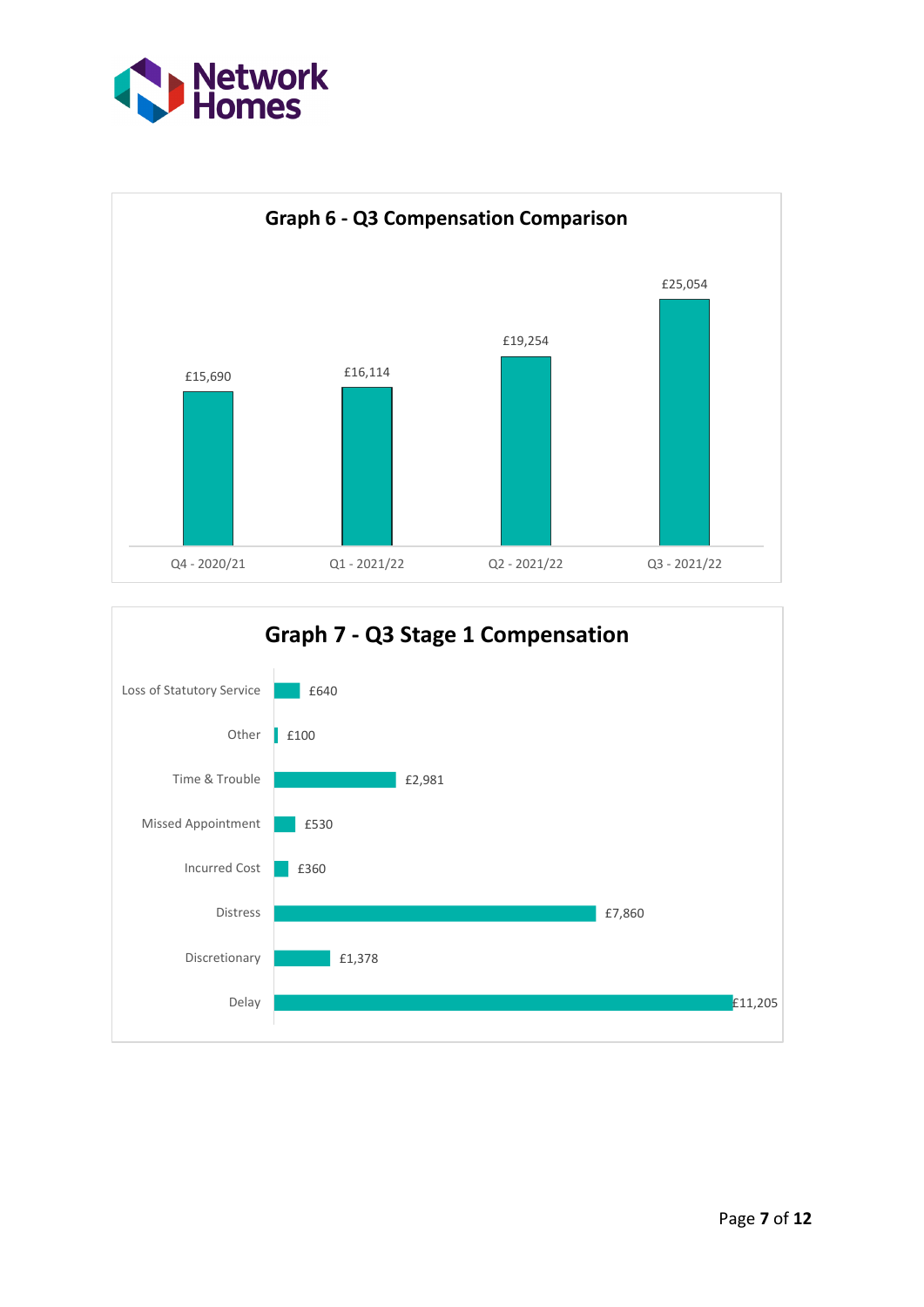

### **MP and Cllr Enquiries**

| <b>Total Received Broke</b><br>Down by Dept - Q3 | <b>Enquiries</b><br><b>Received</b> | % (Enquiries) | No. on<br><b>Time</b> | No.<br>Closed  | % of enquiries<br>responded on time |
|--------------------------------------------------|-------------------------------------|---------------|-----------------------|----------------|-------------------------------------|
| London                                           | 13                                  | 25.49%        | 13                    | 13             | 100%                                |
| <b>Herts</b>                                     | 0                                   | $0.00\%$      | 0                     | $\Omega$       | N/A                                 |
| <b>PRO</b>                                       | 1                                   | 1.96%         | 1                     | 1              | 100%                                |
| Development                                      | $\overline{2}$                      | 3.92%         | $\overline{2}$        | $\overline{2}$ | 100%                                |
| Leasehold + Finance                              | 0                                   | $0.00\%$      | 0                     | 0              | N/A                                 |
| Repairs, estates and<br>fire safety              | 18                                  | 35.29%        | 15                    | 16             | 94%                                 |
| Planned + M&E                                    | $\overline{2}$                      | 3.92%         | 1                     | 3              | 33%                                 |
| Voids and Lettings                               | 9                                   | 17.65%        | 10                    | 10             | 100%                                |
| <b>Building Safety</b>                           | 1                                   | 1.96%         | 1                     | 1              | 100%                                |
| Complaints                                       | 5                                   | 9.80%         | 4                     | 5              | 80%                                 |
| SW9                                              | 0                                   | $0.00\%$      | 0                     | 0              | N/A                                 |
| Total                                            | 51                                  | 100.00%       | 47                    | 51             | 92.16%                              |

51 MP and Councillor enquiries were received in this quarter, compared to 56 received in Q2 2020/21. Of the 51 cases received, 51 were closed with 47 responded to on time meaning the percentage of enquiries being responded to on time was 92% which is 8% lower than Q2.

# **Housing Ombudsman activity and Decisions**

10 information requests for formal investigations were received in the last quarter (Q3 2021/2022). This is 5 more than the last quarter (Q2 2021/2022).

6 determinations were received in the quarter, a summary of each is overleaf. There was 1 outright maladministration determinations and 2 Service Failures, which is classified as a lower form of maladministration and therefore further improvements are required. The rest were either reasonable redress or no maladministration determinations. The full breakdown on each determination is below.

#### **Ombudsman Decision: Reasonable Redress**

This complaint was about our response to the resident's report of a noise nuisance.

The Ombudsman determined we acknowledged our significant delays and that this raised the resident's expectations. We also provided misleading information and our communication was sporadic. However, the evidence showed that we took the reported noise nuisance seriously. We communicated with the neighbour, liaised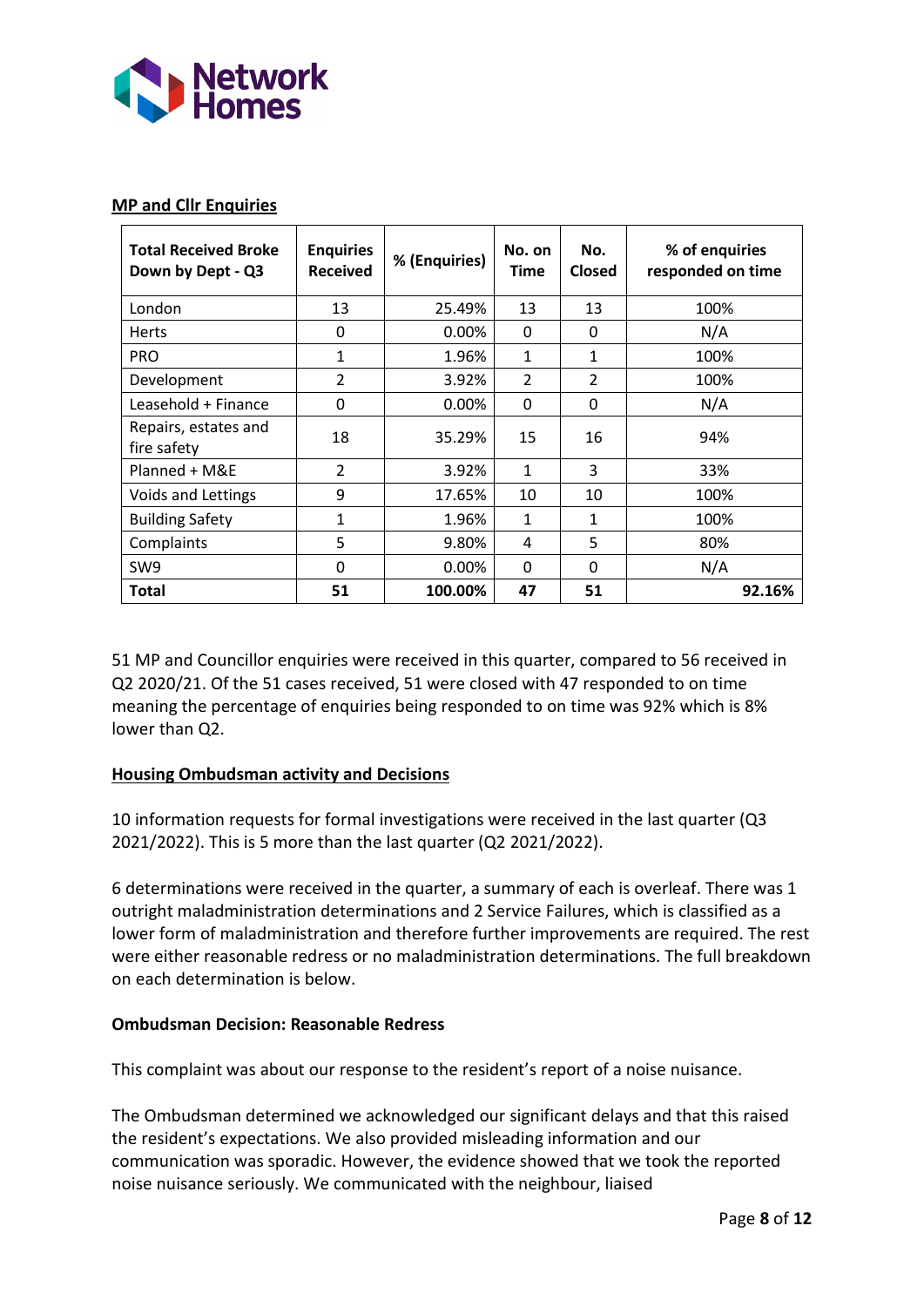

with the neighbour's support worker, we agreed to offer the neighbour a move, and we offered the parties mediation. We considered sound insulation and our reason for declining to install any was reasonable. Our offer to review that decision was reasonable. We also stated that we had changed our processes. There was little else that was open to us, given the circumstances. While the resident reported that the impact of the noise on their household was significant, in the Ombudsman's opinion our offer of compensation in recognition of our failings in this case was reasonable redress.

#### **Ombudsman Decision: Maladministration and Service Failure**

This complaint was about how the resident claimed we had failed to carry out cyclical repairs and decorations since 2010 which resulted in extensive disrepair to the windows, garden boundaries, fencing, pathways, gates, facades, and other communal areas throughout the property.

They found maladministration in respect of our management and communication around, the cyclical works and associated maintenance and repairs.

The Ombudsman has stated our response that the cyclical works would be carried out within a ten-year window was inappropriate, as was our failure to acknowledge the resident's reference to previously unmet expectations around timescale for cyclical repairs and reference too, to disrepair.

The Ombudsman further added that our response and actions were inappropriate because we did not consider our legal and tenancy obligations. Further, we failed to manage the resident's expectations or communicate with any clarity as to what had happened previously with the cyclical works and what the resident could expect in the future. Whilst cyclical works – and major works – cannot always have exact timescales due to the nature of the scale of works and necessity of repair and maintenance at the point of inspection, there was no attempt to respond fully and with transparency and clarity, which in turn, gave rise to a formal complaint. Additionally, we took an unreasonably lengthy time to respond to the resident's query and there was further delay at the point of recognition of the formal complaint, with an internal delay in passing the complaint between teams.

This led to a service failure in complaint handling as essentially, the complaint took too long to be investigated and responded to. This was because we were waiting on a legal view on the issue of cyclical works and when our final response was issued it focused on the view provided by the 3<sup>rd</sup> party legal team and not the specific issues raised by resident. The response was purposely driven by the legal view and not wanting to be drawn into a lengthy discussion on a topic the legal view had been considered – that the resident considered that we were we in breach of our tenancy agreement by not completing cyclical works.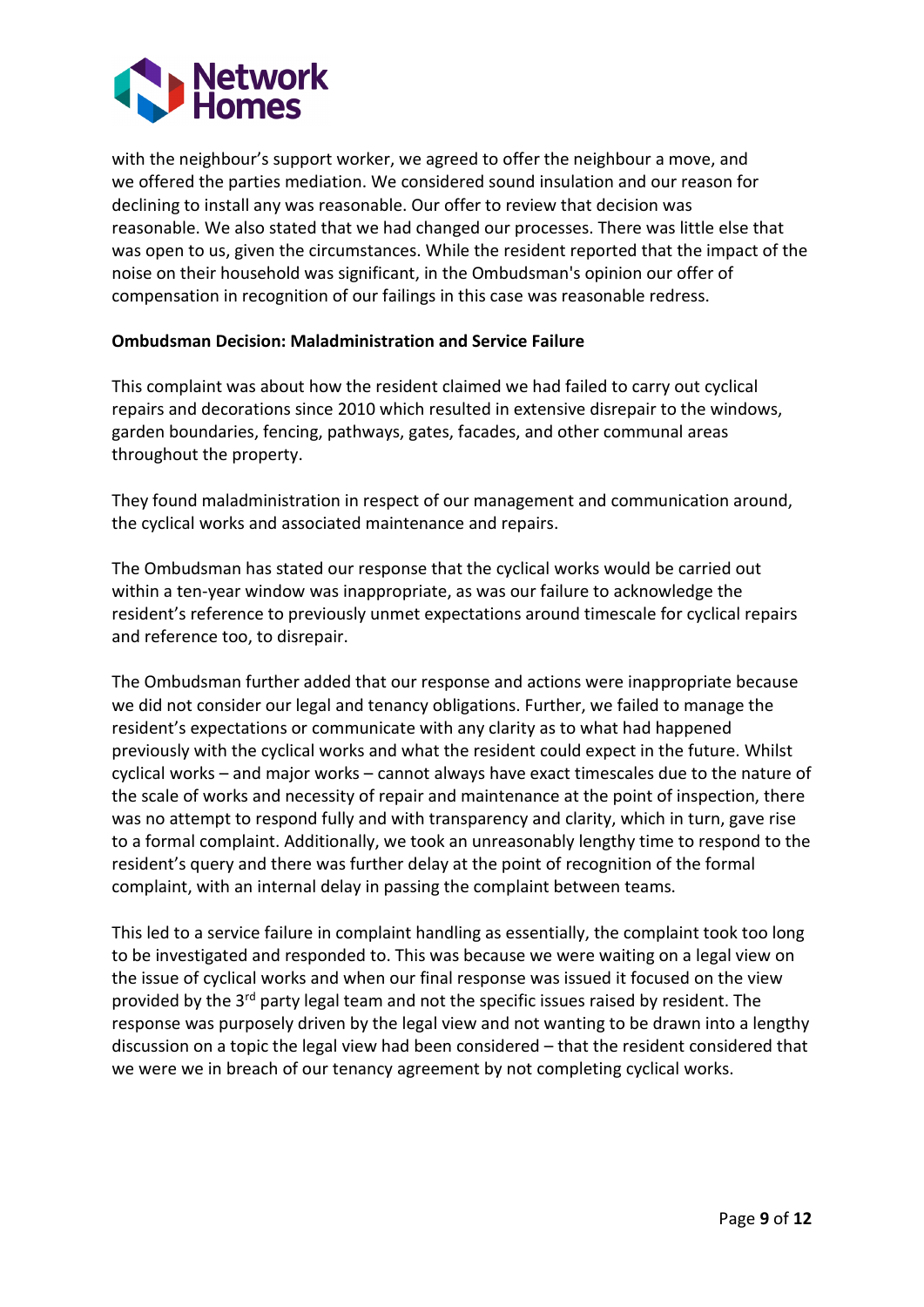

#### **Ombudsman Decision: Outside of jurisdiction and Service Failure**

The complaint was about the lack of repairs to the communal areas, the resident's faulty boiler. At the time the outstanding issues explained by the resident were, that although the leak in the communal area had been resolved, repairs were still outstanding. The resident felt the damage in the communal areas had created safety hazards. And the boiler continued to fail regularly, meaning the resident had to rely on an expensive immersion heater to get hot water.

The Ombudsman states after carefully considering all the evidence, in accordance with the following aspect of the complaint is outside of the Ombudsman's jurisdiction, which was how we handled the resident's reports of repairs needed to the communal hallway between August 2017 and December 2019. The Ombudsman will not investigate complaints which, in the Ombudsman's opinion, were not brought to the attention of the member as a formal complaint within a reasonable period which would normally be within 6 months of the matters arising.

There was a service failure though in relation to how we handled the reports of repairs needed to the communal hallway outside the property (from December 2019 onwards).

#### **Ombudsman Decision: Reasonable Redress**

The complaint was about our handling of repairs to the communal drainage pipe at the property. The resident has explained that the outstanding issues were:

- They remained unhappy with our response to their concerns and queries.
- Our delays to action the repair reports.
- That no apology had been provided.
- The lack of communication from us during the affected period.
- The disruption caused, along with the impact caused to their health and wellbeing.
- They are awaiting reimbursement for plumbing costs they incurred.
- The amount of compensation.

The Ombudsman made their decision as whilst we could have been more empathic as to the stressful situation the resident was confronted with, there was reasonable redress in respect of the complaint, insofar as we apologised for issues with communication (and later delay in issuing the refund for plumber charges) and paid compensation and reimbursement costs which we were not obliged to do.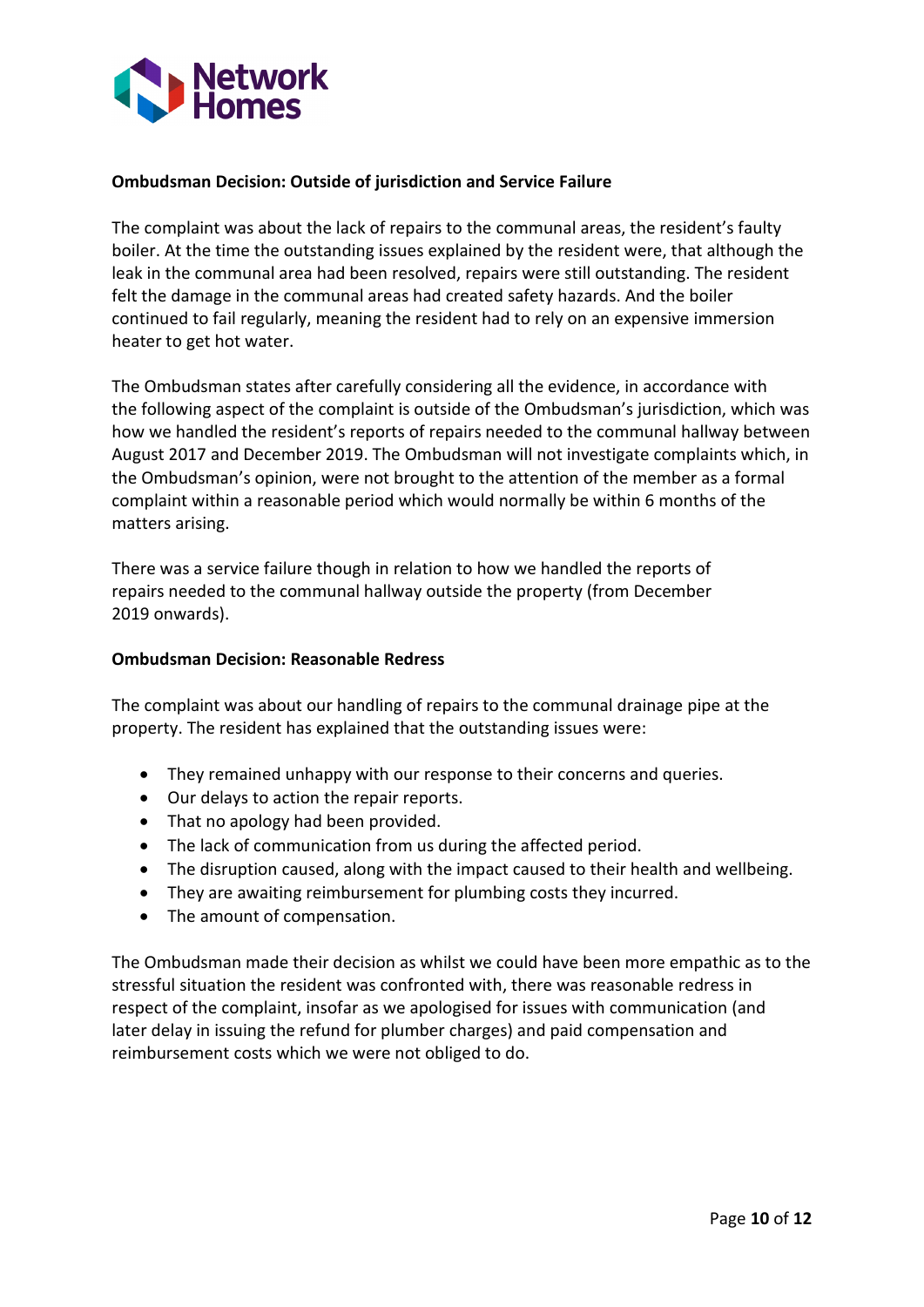

### **Ombudsman Decision: Reasonable Redress and No Maladministration**

The complaint was about our response to the resident subletting. The resident had detailed that we requested a fee to sublet the property. The resident stated that we also requested the information of the people whom the property was being let to. The resident does not consider that this was an appropriate cause of action and explained that he was not provided with information when it was requested.

The Ombudsman determined we made an offer of redress to the resident prior to investigation which, in the opinion of the Ombudsman, resolved the complaint satisfactorily concerning, communication with the resident about subletting his property, and us charging the resident a subletting admin fee.

Going further they say we acknowledged our failures in the handling of communication with the resident and offered compensation, which was reasonable, in accordance with our policy and was proportionate to the level of distress and inconvenience it caused him by our errors.

We recognised our historical failure to contact the resident about the subletting of his property and charge the subletting admin fee. We made a reasonable offer of redress to him by waiving this fee.

We acted appropriately by requesting information in accordance with our policy to register the sublet of the resident's property. As above, it was reasonable for us to waive the requirement for this information in view of the fact that it was not requested in 2016 when we were first made aware that the property was being sublet.

#### **Ombudsman Decision: Reasonable Redress**

The complaint was about the level of compensation offered by us following a blocked sink at the property. Resident said the situation affected them mentally and emotionally. On occasion they had to bath their children and wash the children's clothes at their friend's house so they could go to school. Taking time off work for the repair team, and had to throw some clothes away as was unable to open the washing machine, so spent money on trips to the laundrette. Resident was awarded £100 in their stage 2 response.

This came through as a mediation request from the Ombudsman where resident had requested £600-700 in compensation to resolve the complaint. It was agreed we would increase the award to £150. The Ombudsman discussed with the resident and £150 was accepted by the resident, and complaint closed by the Ombudsman as reasonable redress.